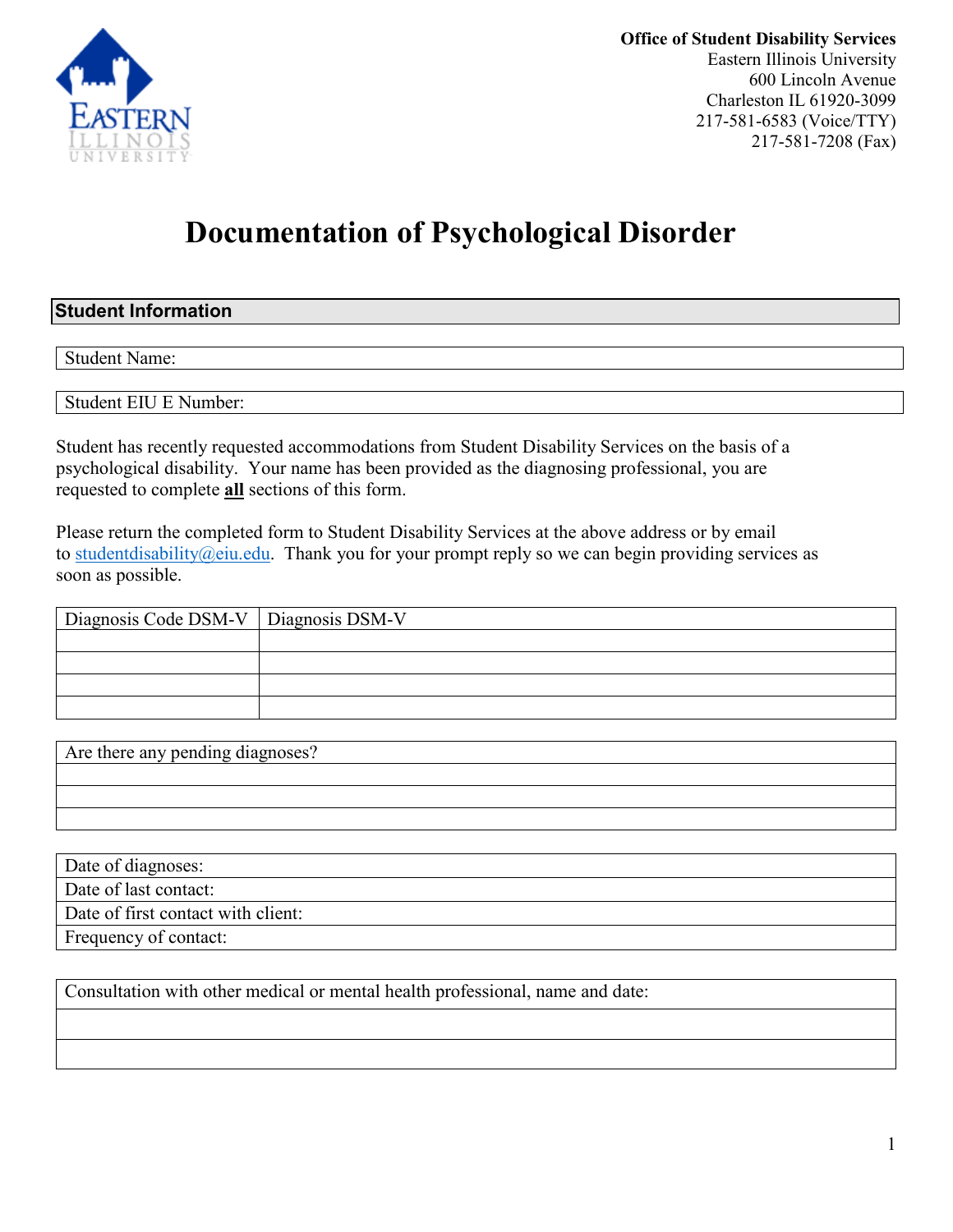In addition to the DSM diagnostic criteria, what other information did you collect to arrive at your diagnosis?

 $\Box$  Behavioral observations

 $\Box$  Developmental history

☐ Rating scales (e.g., Beck Depression Scale, etc.)

 $\Box$  Medical history

 $\Box$  Structured or unstructured clinical interview with the student

 $\Box$  Interviews with others (parents, teachers, spouse or significant others)

 $\Box$  Neuropsychological, psycho educational testing, etc.

Dates of testing

#### **History**

Is the student currently receiving psychotherapy?

Yes

 $\neg$  No

If yes, how often

Is the student currently taking medications?

- Yes
- $\Box$  No
- $\Box$  NA not prescribing physician

If yes, describe the impact of the medication on the student's ability to participate in the educational process (whether the impact is negative or mitigating).

Has the student been hospitalized or received in-patient care for this/these disorder(s) in the past?

- Yes
- No

If yes, what are the dates of these treatments?

Is there evidence of previous treatment by a health care professional?

- Yes
- No

If yes, please explain:

#### **Symptom Assessment**

Describe how the student is substantially limited by the symptoms: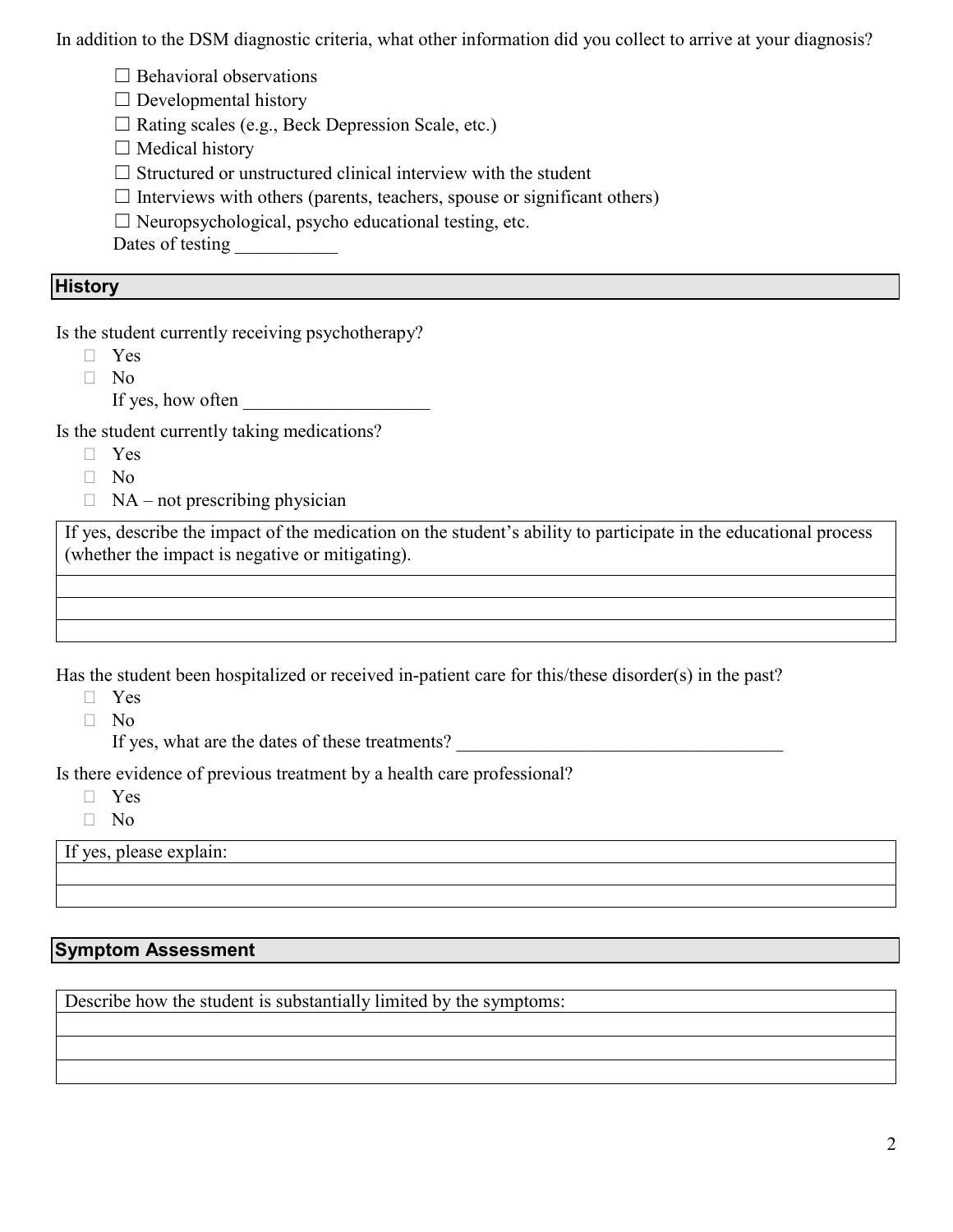Please rate the frequency/duration and severity of the relevant symptoms as related to the disability.

**Frequency:** How frequently do limitations occur?

**0**=never, **1**=rarely, **2**=intermittently, **3**=frequently

**Duration:** How long has the student experienced these limitations?

**1**=more than 1 year, **2**=months, **3**=recent acute onset

| <b>Mental Health</b>        | <b>Frequency Scale</b>   | <b>Duration Scale 1-3</b> | <b>Severity</b> |                 |               |                 |
|-----------------------------|--------------------------|---------------------------|-----------------|-----------------|---------------|-----------------|
| <b>Symptoms</b>             | 0-3 (see scale<br>above) | (see scale above)         | Mild            | <b>Moderate</b> | <b>Severe</b> | <b>Comments</b> |
| <b>Compulsive Behaviors</b> |                          |                           |                 |                 |               |                 |
| Impulsive Behaviors         |                          |                           |                 |                 |               |                 |
| Obsessive Thoughts          |                          |                           |                 |                 |               |                 |
| Depressed Mood              |                          |                           |                 |                 |               |                 |
| <b>Disordered Eating</b>    |                          |                           |                 |                 |               |                 |
| Fatigue/Loss of Energy      |                          |                           |                 |                 |               |                 |
| Hypomania                   |                          |                           |                 |                 |               |                 |
| Racing Thoughts             |                          |                           |                 |                 |               |                 |
| Self-Injurious Behavior     |                          |                           |                 |                 |               |                 |
| Suicidal Ideation           |                          |                           |                 |                 |               |                 |
| Suicide Attempts            |                          |                           |                 |                 |               |                 |
| <b>Panic Attacks</b>        |                          |                           |                 |                 |               |                 |
| Phobia (specify):           |                          |                           |                 |                 |               |                 |
| <b>Anxious Mood</b>         |                          |                           |                 |                 |               |                 |
| Unable to Leave House       |                          |                           |                 |                 |               |                 |
| <b>Delusions</b>            |                          |                           |                 |                 |               |                 |
| Hallucinations              |                          |                           |                 |                 |               |                 |
| Other, please specify:      |                          |                           |                 |                 |               |                 |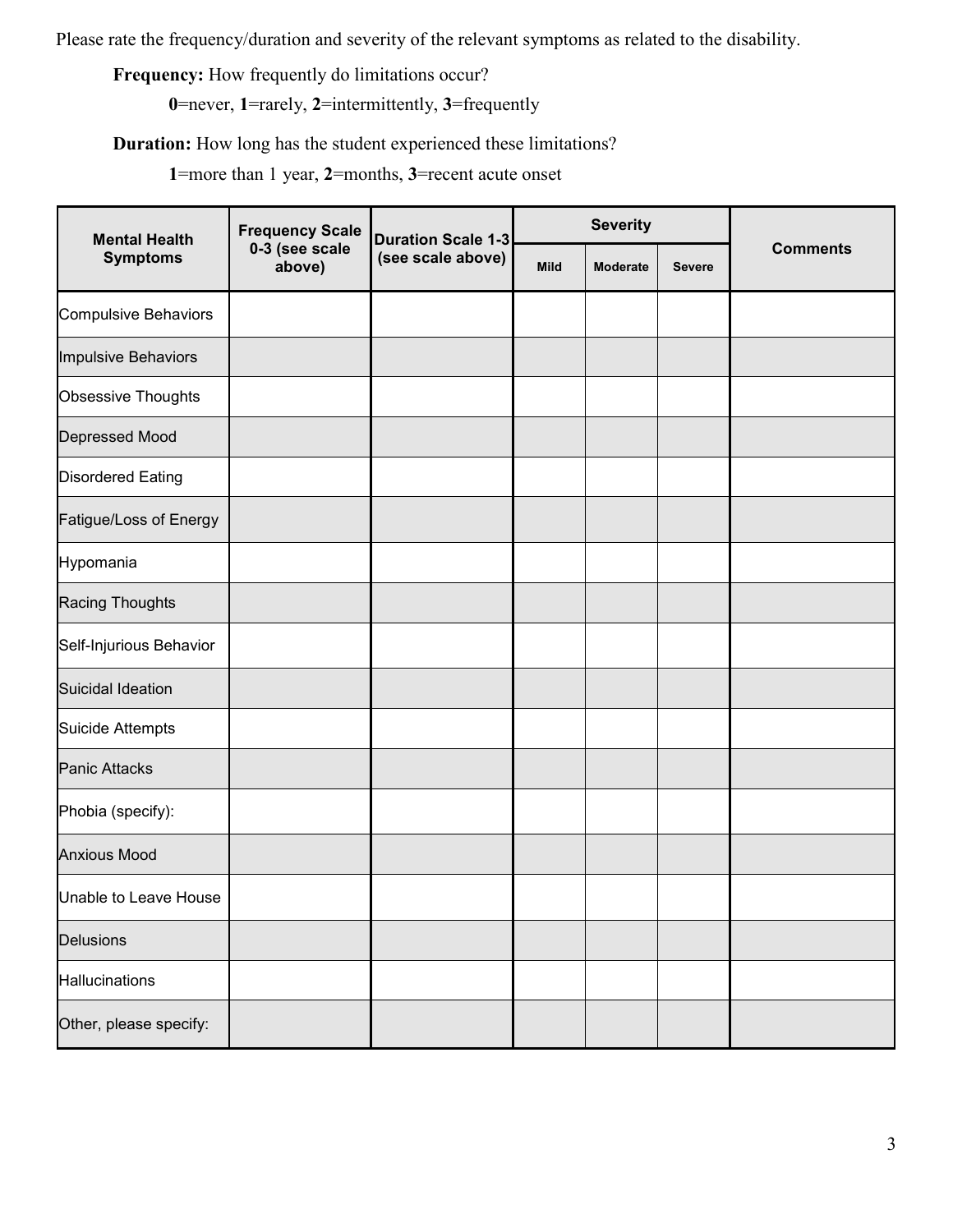Please rate the frequency/duration and severity of the relevant symptoms as related to the disability.

**Frequency:** How frequently do limitations occur?

**0**=never, **1**=rarely, **2**=intermittently, **3**=frequently

**Duration:** How long has the student experienced these limitations?

**1**=more than 1 year, **2**=months, **3**=recent acute onset

| <b>Physiological Symptoms</b> | Frequency<br>Scale 0-3 | <b>Duration</b><br>Scale 1-3 | <b>Severity</b> |          | Comments      |  |
|-------------------------------|------------------------|------------------------------|-----------------|----------|---------------|--|
|                               | (see scale above)      | (see scale above)            | <b>Mild</b>     | Moderate | <b>Severe</b> |  |
|                               |                        |                              |                 |          |               |  |
| <b>Dizziness</b>              |                        |                              |                 |          |               |  |
| Fainting                      |                        |                              |                 |          |               |  |
| Racing Heart                  |                        |                              |                 |          |               |  |
| Migraines/Headaches           |                        |                              |                 |          |               |  |
| Nausea                        |                        |                              |                 |          |               |  |
| G.I. Distress                 |                        |                              |                 |          |               |  |
| Shortness of Breath           |                        |                              |                 |          |               |  |
| Chest Pain                    |                        |                              |                 |          |               |  |
| Other, please specify:        |                        |                              |                 |          |               |  |
| Other, please specify         |                        |                              |                 |          |               |  |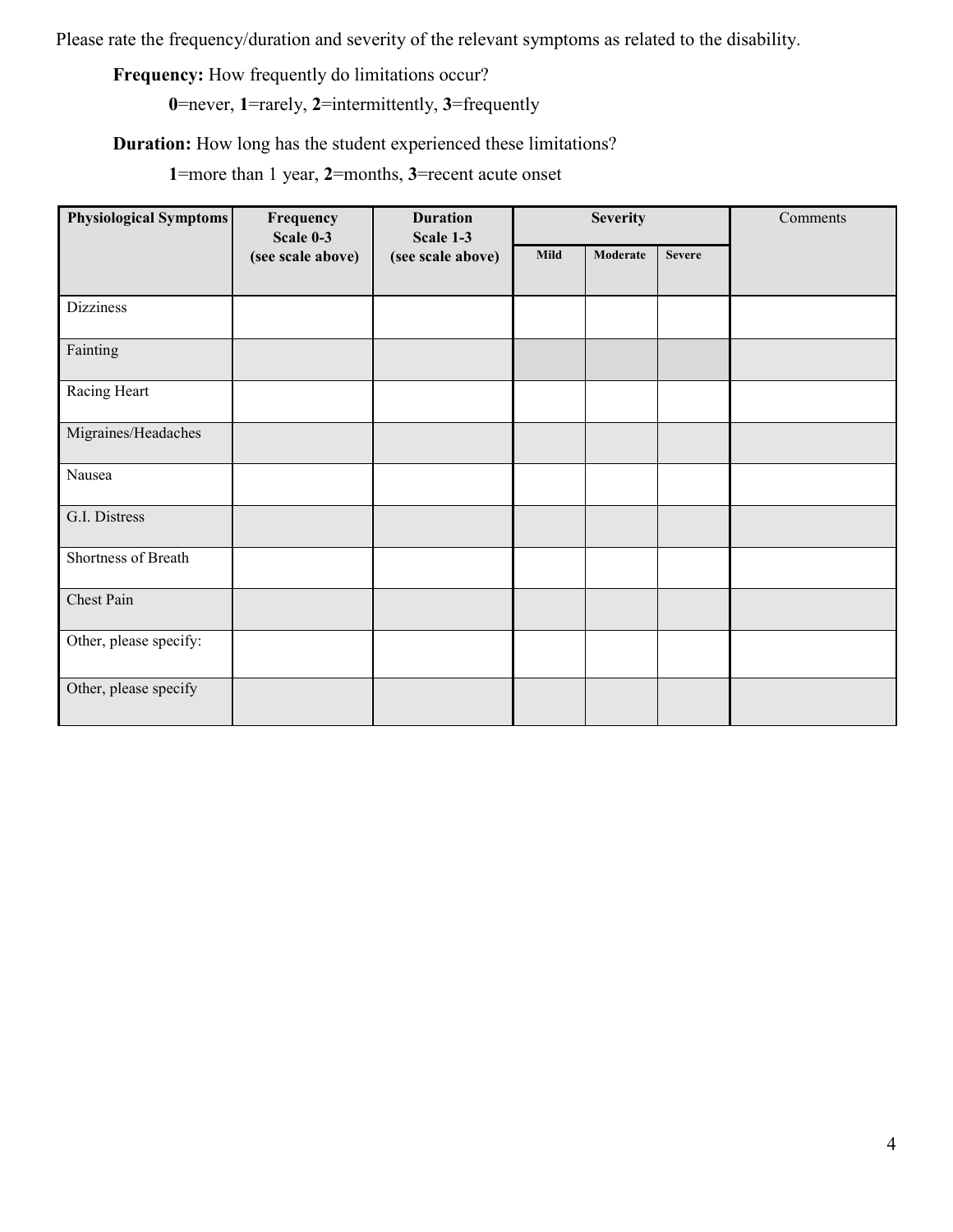Please rate the frequency/duration and severity of the relevant symptoms as related to the disability.

**Frequency:** How frequently do limitations occur?

**0**=never, **1**=rarely, **2**=intermittently, **3**=frequently

**Duration:** How long has the student experienced these limitations?

**1**=more than 1 year, **2**=months, **3**=recent acute onset

| <b>Major Life Activity</b>   | Frequency<br>Scale 0-3 | <b>Duration</b><br>Scale 1-3 | <b>Severity</b> |          | <b>Comments</b> |  |
|------------------------------|------------------------|------------------------------|-----------------|----------|-----------------|--|
|                              | (see scale above)      | (see scale above)            | Mild            | Moderate | <b>Severe</b>   |  |
| <b>Initiating Activities</b> |                        |                              |                 |          |                 |  |
| Concentration                |                        |                              |                 |          |                 |  |
| Following Directions         |                        |                              |                 |          |                 |  |
| Memorization                 |                        |                              |                 |          |                 |  |
| Persistence                  |                        |                              |                 |          |                 |  |
| Processing Speed             |                        |                              |                 |          |                 |  |
| Organizational Skills        |                        |                              |                 |          |                 |  |
| <b>Sustained Reading</b>     |                        |                              |                 |          |                 |  |
| <b>Sustained Writing</b>     |                        |                              |                 |          |                 |  |
| Problem Solving              |                        |                              |                 |          |                 |  |
| Listening                    |                        |                              |                 |          |                 |  |
| Sitting                      |                        |                              |                 |          |                 |  |
| Speaking                     |                        |                              |                 |          |                 |  |
| Interacting with Others      |                        |                              |                 |          |                 |  |
| Sleeping                     |                        |                              |                 |          |                 |  |
| Self-Care                    |                        |                              |                 |          |                 |  |
| Other, please specify:       |                        |                              |                 |          |                 |  |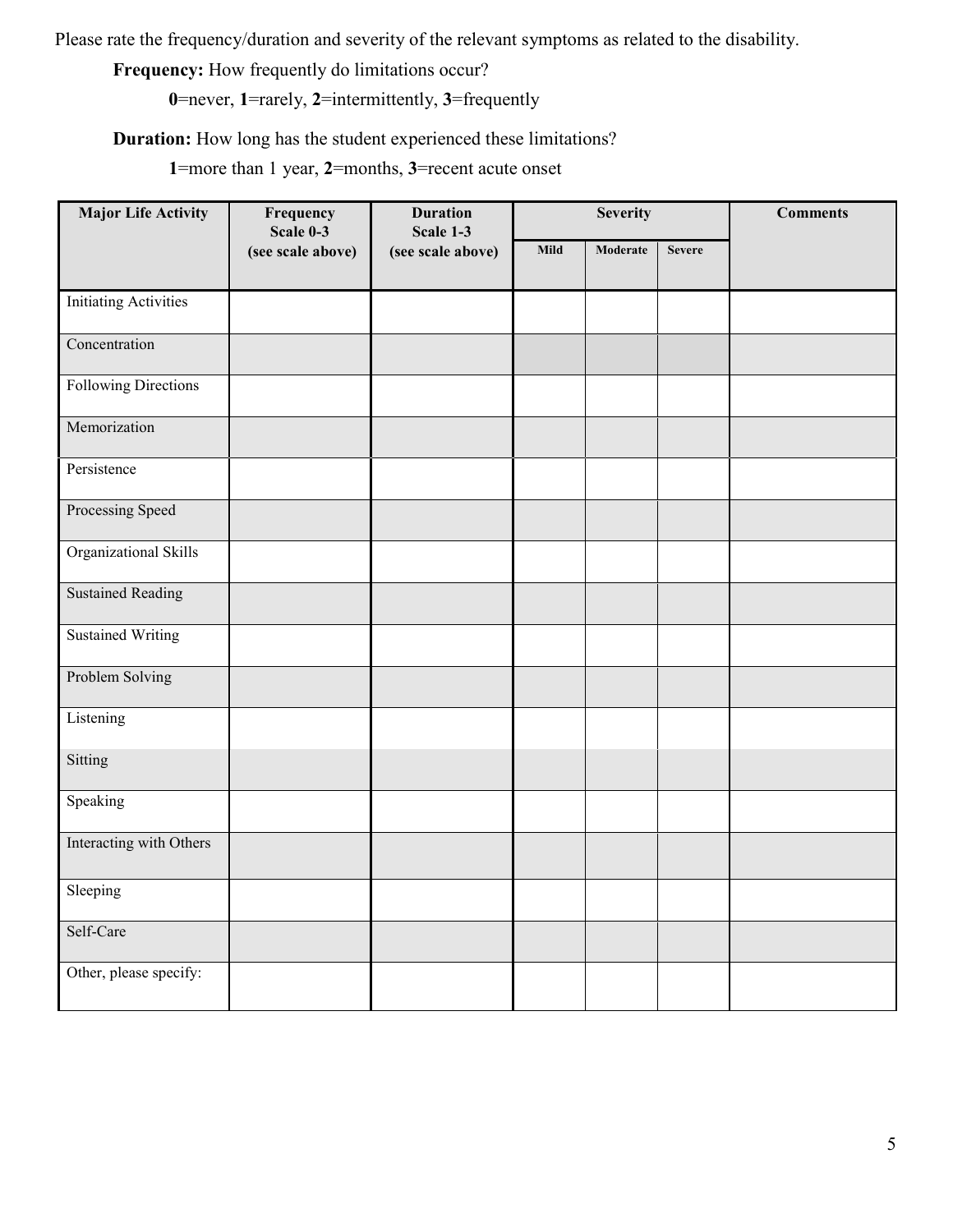Provide comments on daily life impairment experienced by student in a post-secondary setting:

# **Anticipated Progress and Prognosis**

Progress and anticipated prognosis (if relevant, provide information on the cyclical nature or known environmental triggers):

## **Additional Comments**